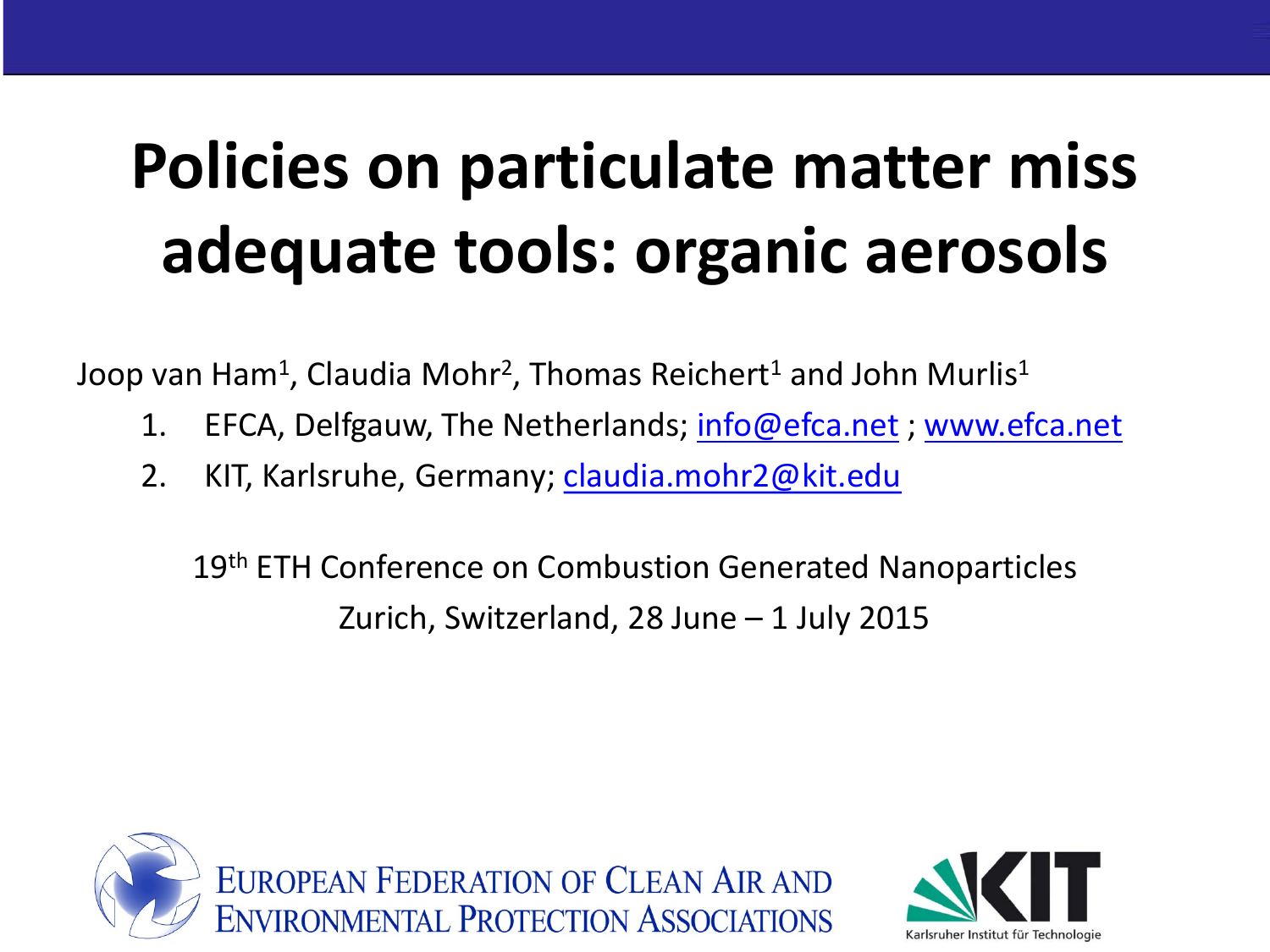## **Content of presentation**

**Part 1**

- **Concern on present PM-policies**
- **Fraction-by-Fraction Approach**
- **Black Carbon and Organic Aerosols**

**Part 2**

• **Main trends on organic aerosols from recent symposia**



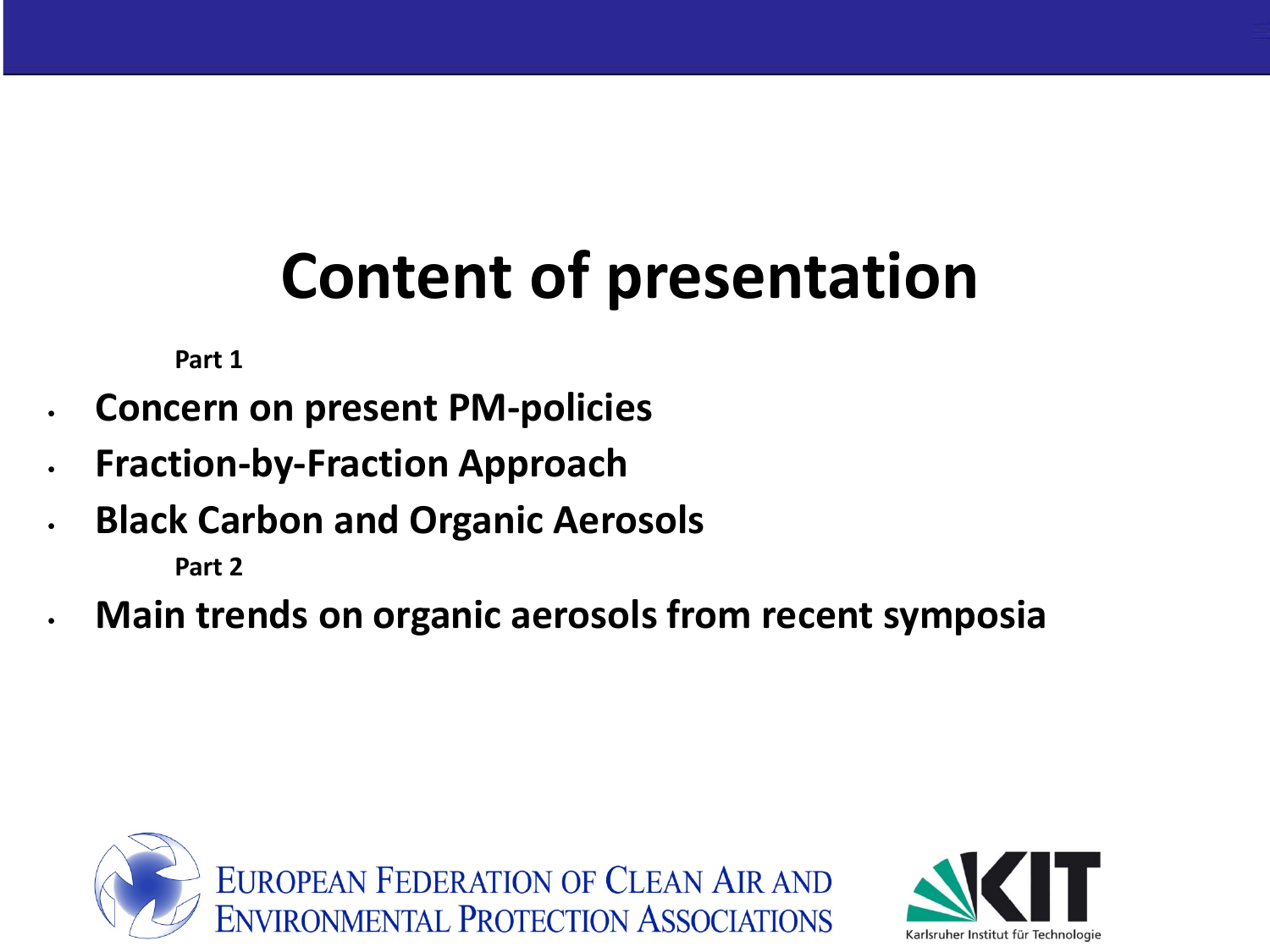## **Concern on present PM-policies (1)**

- **Aspects that are not considered include**:
	- $\triangleright$  Chemical composition and specific toxicity
	- $\triangleright$  Specific risks of the ultrafine fraction
	- $\triangleright$  Relation to sources
	- $\triangleright$  Particle numbers concentration
	- $\triangleright$  Particle surface area
	- $\triangleright$  Absorptivity



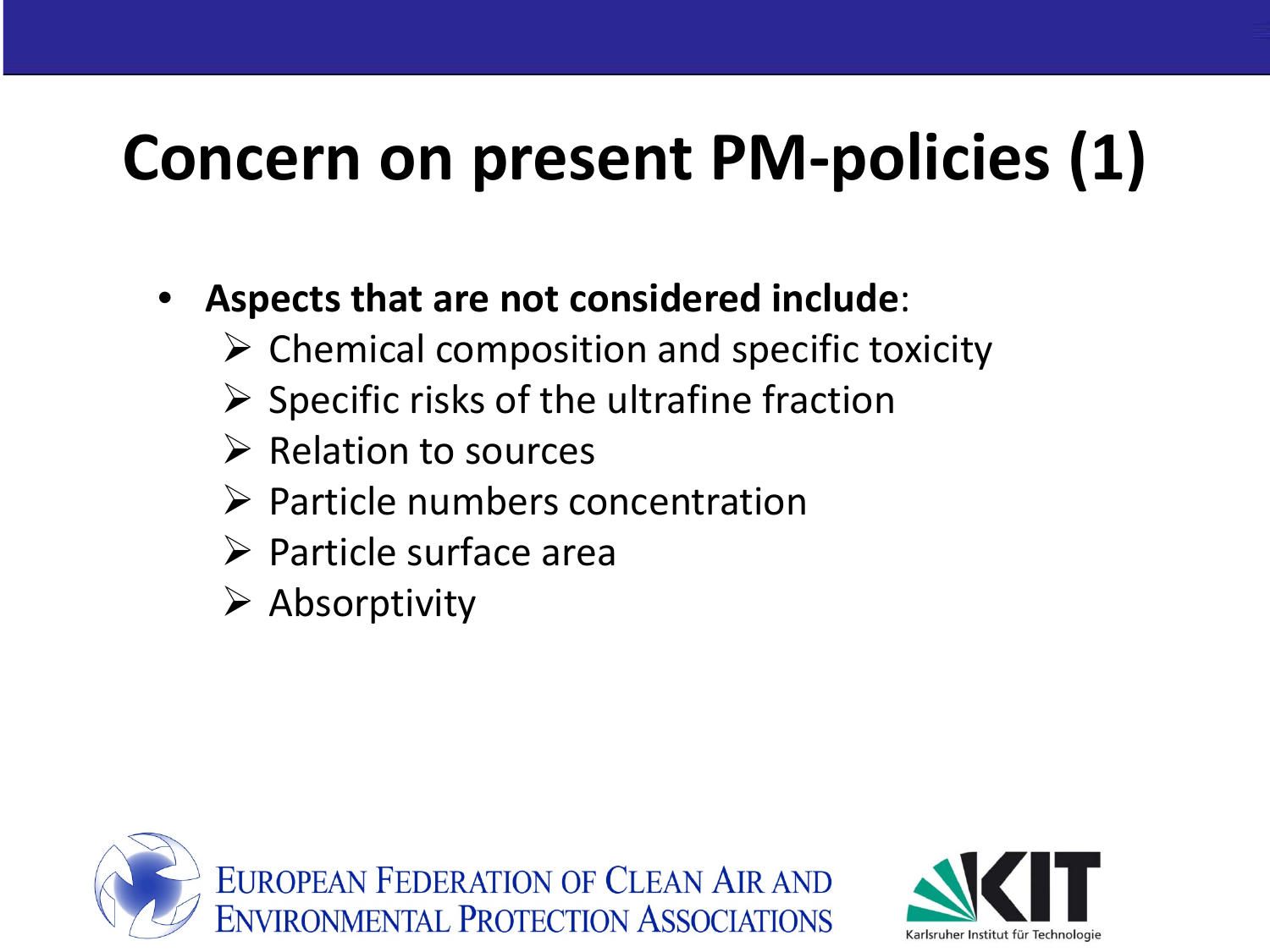## **Concern on present PM-policies (2)**

#### • **What does this mean?**

- $\triangleright$  Claims on health protection are imprecise
- $\triangleright$  No guidance on addressing priority sources
- $\triangleright$  No stimulus to have co-benefits with climate objectives
- **How to change?**
	- $\triangleright$  Fraction by fraction: chemical composition and size
	- $\triangleright$  Research agenda: new priorities



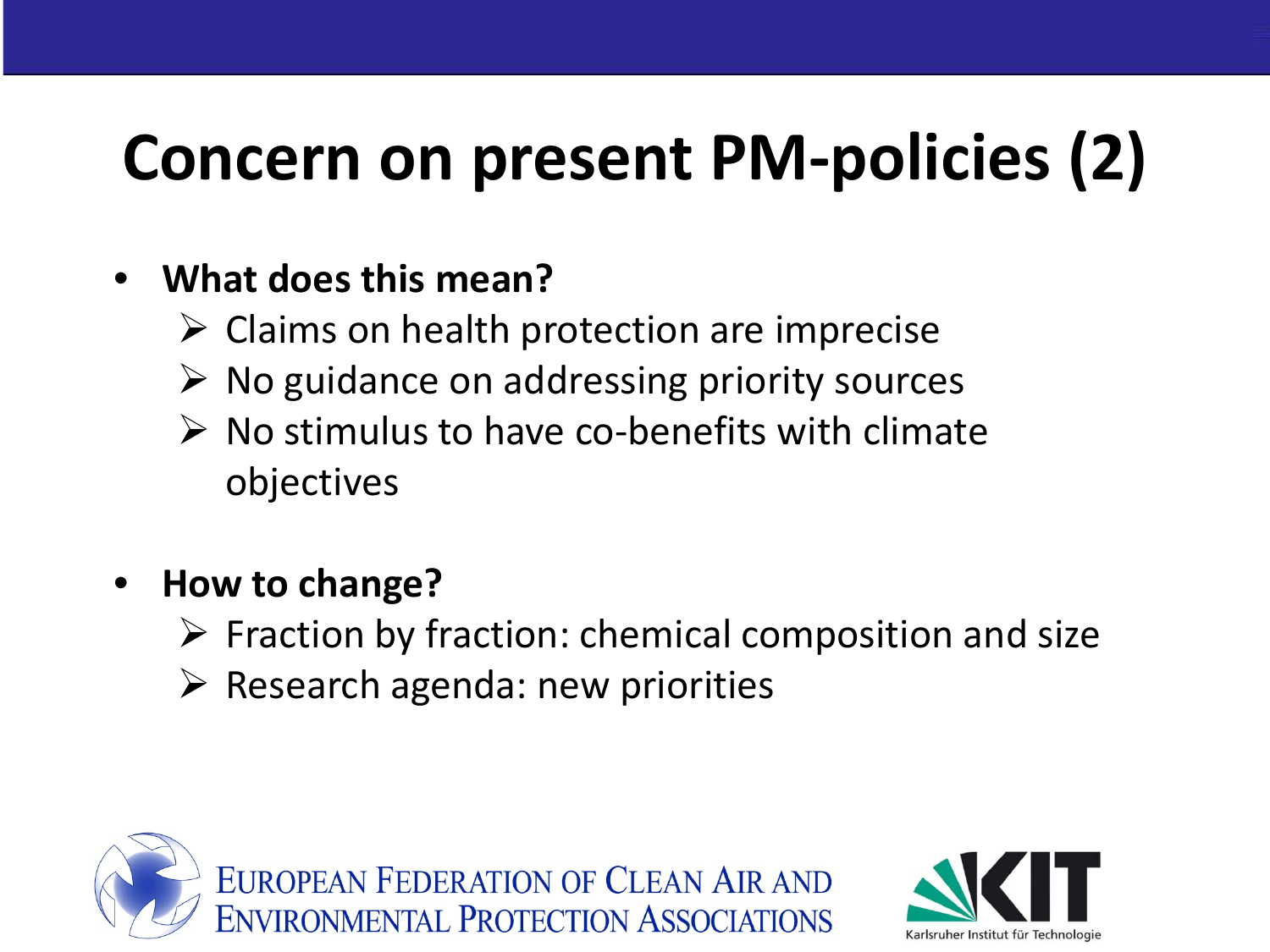## **Fraction-by-Fraction policy**

**size - chemical composition**

- Evidence that size (ultrafine fraction, 30-170 nm) is a crucial factor for cardiovascular and olfactory induced effects
- *PM10/PM2.5 -policy may be effective for respiratory effects, but not necessarily for cardiovascular and olfactory effects (Janssen, 2011)*
- BC and POA emissions and atmospheric SOA production are predominantly in the 30-170 nm size



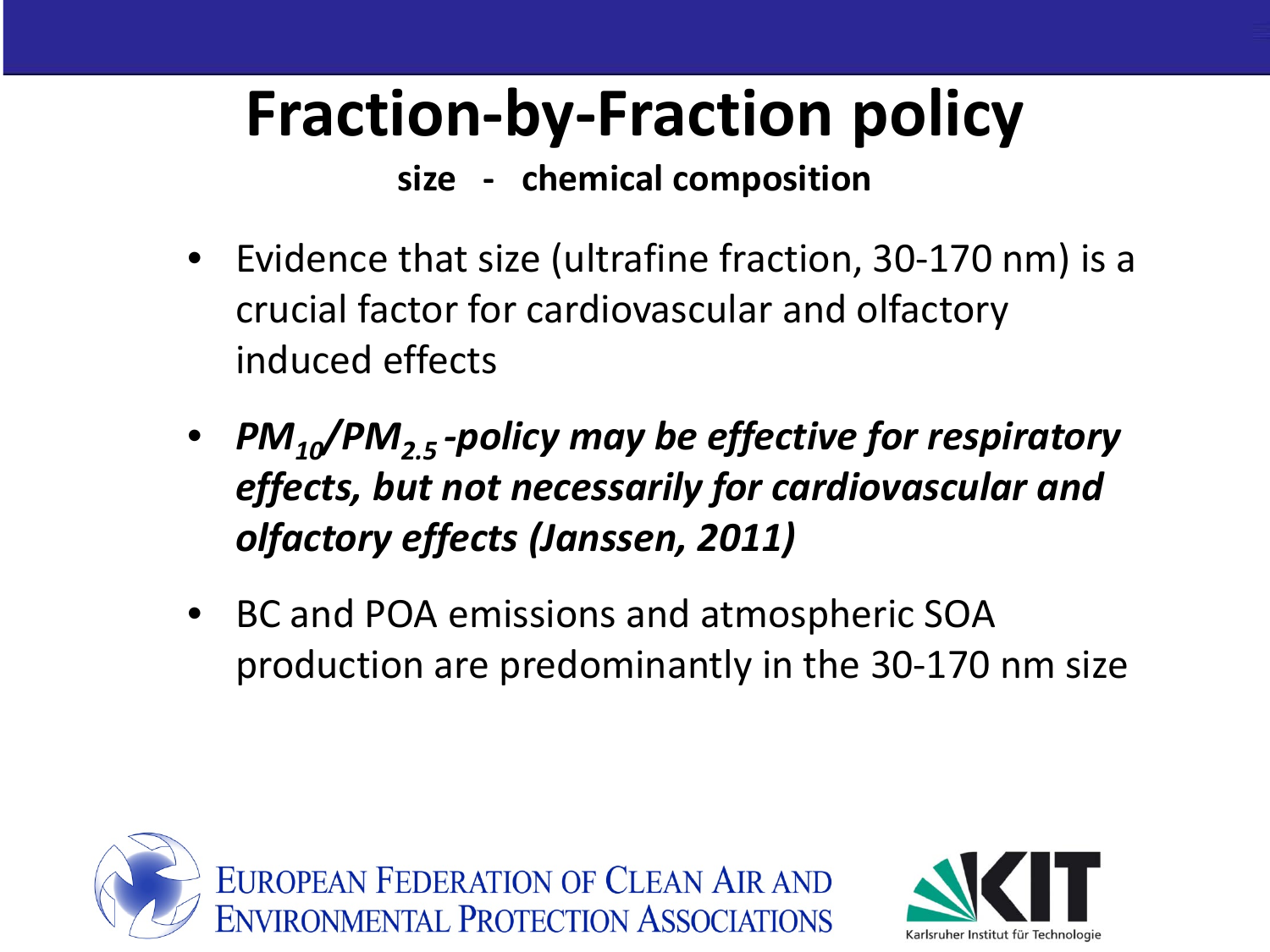# **Ultrafine particles**

#### **specific health risks**

#### *Primary*

#### *Secondary*

- **Black Carbon**
- **Primary Organic Aerosol**  (**POA**)
- Metals (combustion, metallurgical processes)
- Abrasion particles (traffic)
- Natural (Sea salt, Saharan dust)
- **Secondary Organic Aerosol** (**SOA**)
- Inorganic aerosol  $\triangleright$  Sulphates (ultrafine?)  $\triangleright$  Nitrates (ultrafine?)
- Natural (Natural haze)
- Resuspended aerosol: ultrafine?



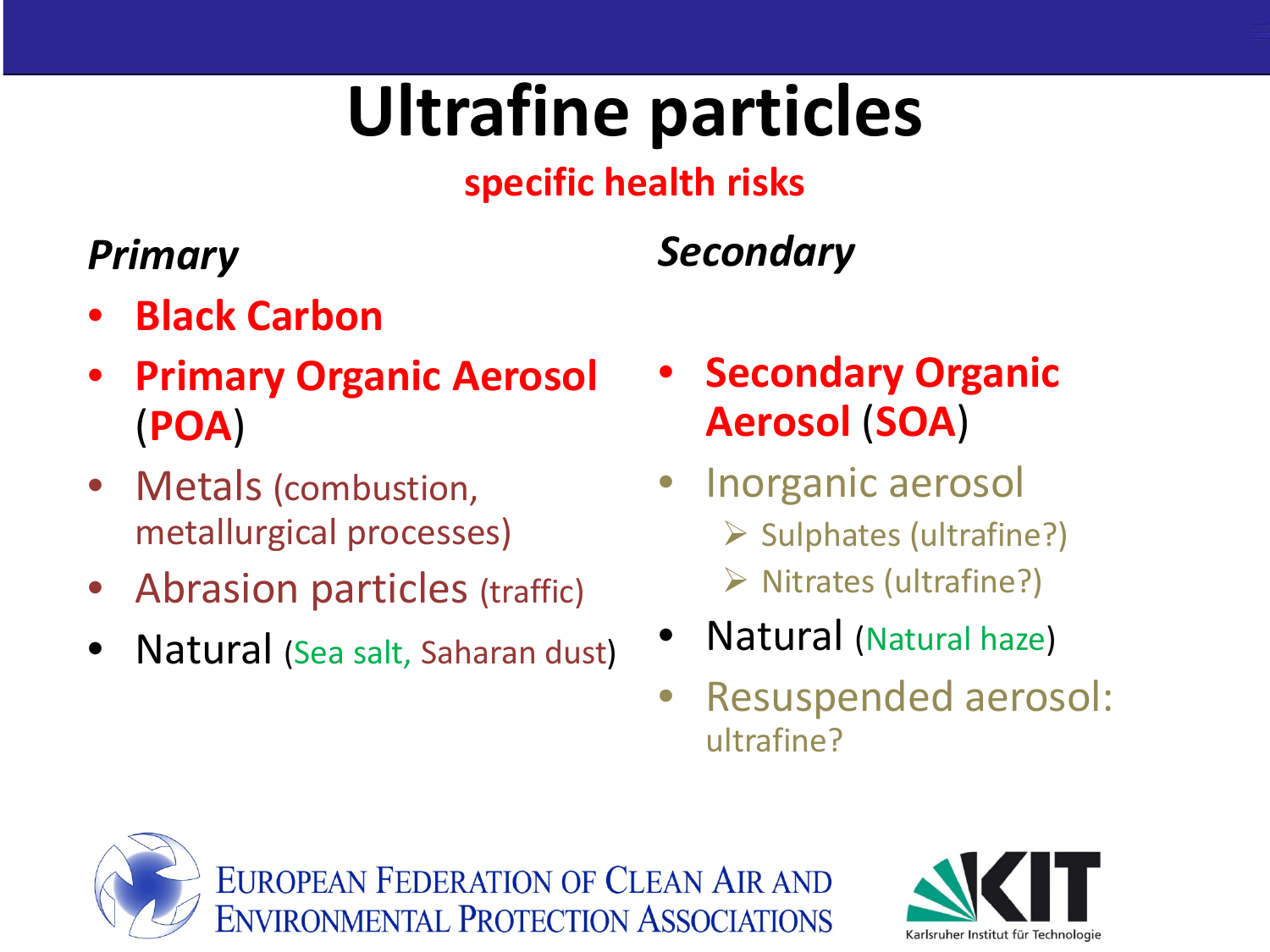### **Black Carbon Particles**

2011/2012 Focus on Black Carbon:

- Better correlation with short-term health endpoints than  $PM_{10}/PM_{2.5}$  (Jansen, et al, 2011; WHO, 2012)
- BC-sources are well known; emissions in ultrafine mode
- BC-policy is coherent with policies to reduce emissions of particle numbers from heavy vehicles (EUROVI)
- Climate forcer: AQ-policies on BC result in less warming
- Potential co-benefits of integrated policy furthers implementation of AQ legislation in MS

**NVIRONMENTAL PROTECTION ASSOCIATIONS** 

(EFCA Policy Initiative No.3 , 2012)



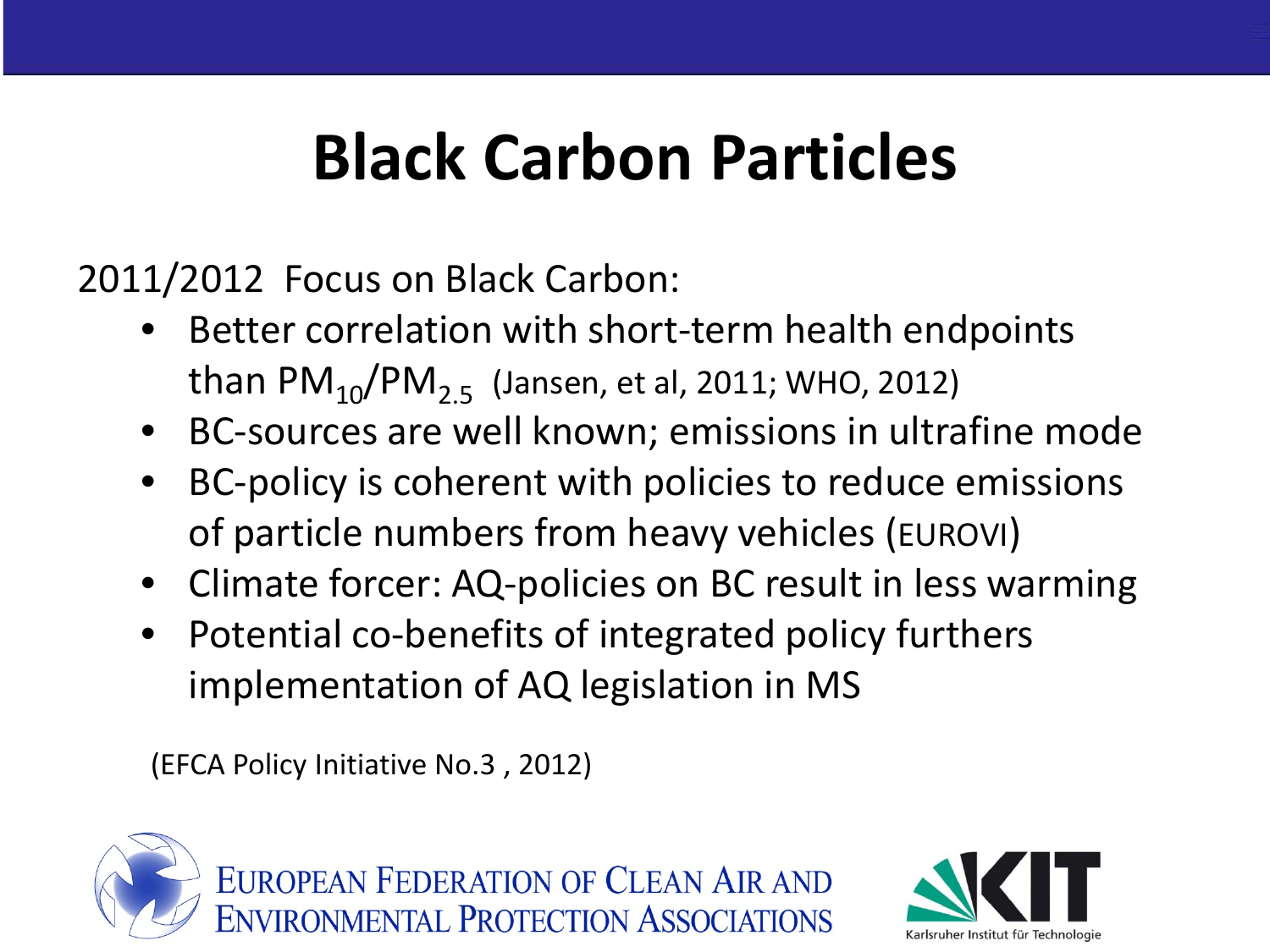### **Organic Aerosols**

2013-2015 Focus on Organic Aerosols:

- POA: semi-volatile PolyCyclic Aromatics (PCAs), coemitted with BC deposit at particle surfaces; several PCA's are carcinogenic
- SOA: under summersmog conditions POA are oxidised in part and converted into , reactive oxidative species (ROS)';
- ROS considered reponsible for *'oxidative stress'*
- SOA production with exhausts from biofuels faster
- POA/SOA might be the more toxic fraction, BC being rather the carrier





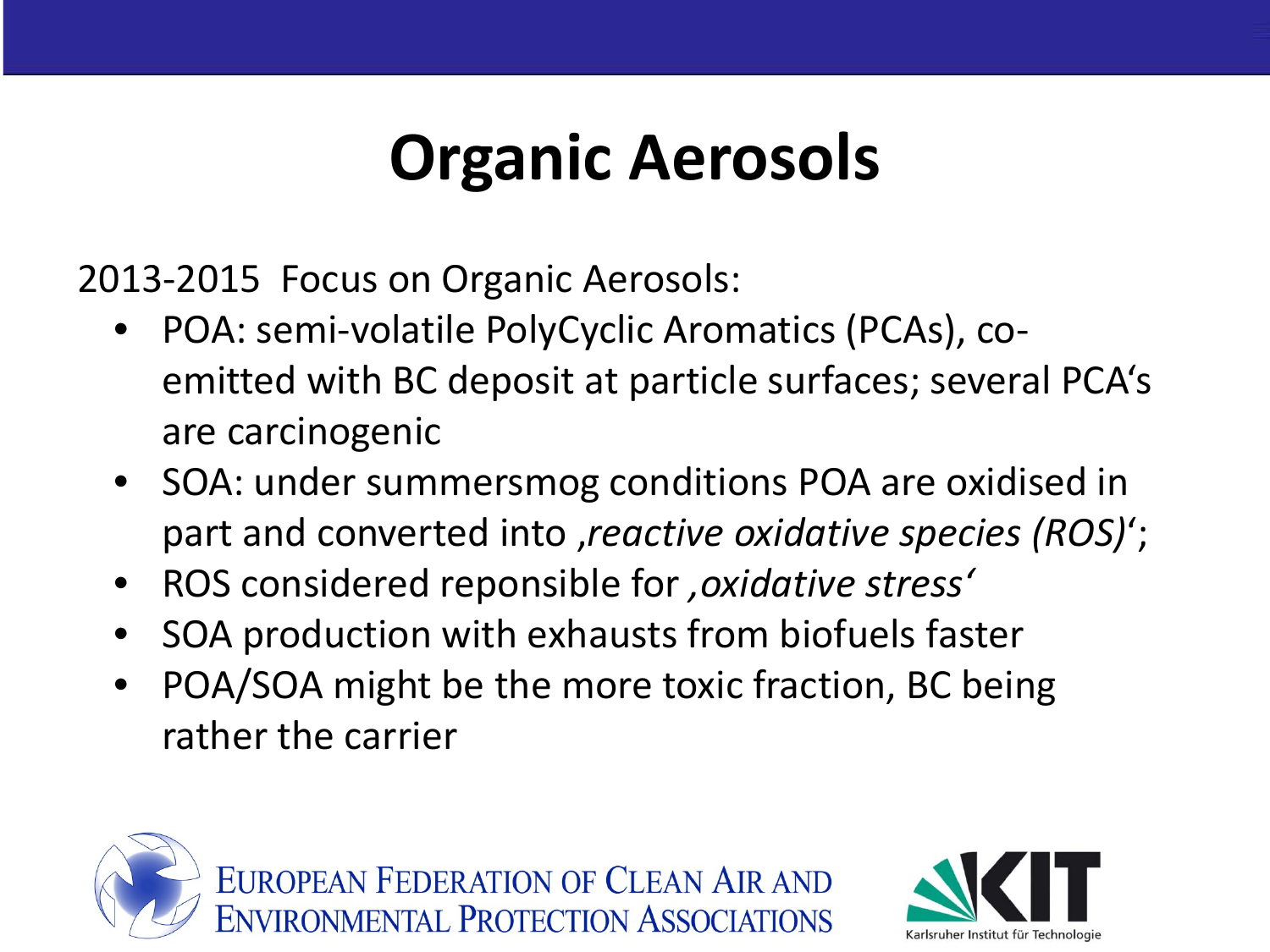### **Organic Aerosols and EFCA**

- Literature review (EFCA, 2014):
	- ▶ POA/SOA relevant for climate: Brown Carbon as climate forcer
	- $\triangleright$  Major knowledge gaps, both with respect to air quality and climate
- Too early for a new EFCA Policy Initiative
- Discussions at EFCA symposia (Amsterdam 2014; Brussels 2015)



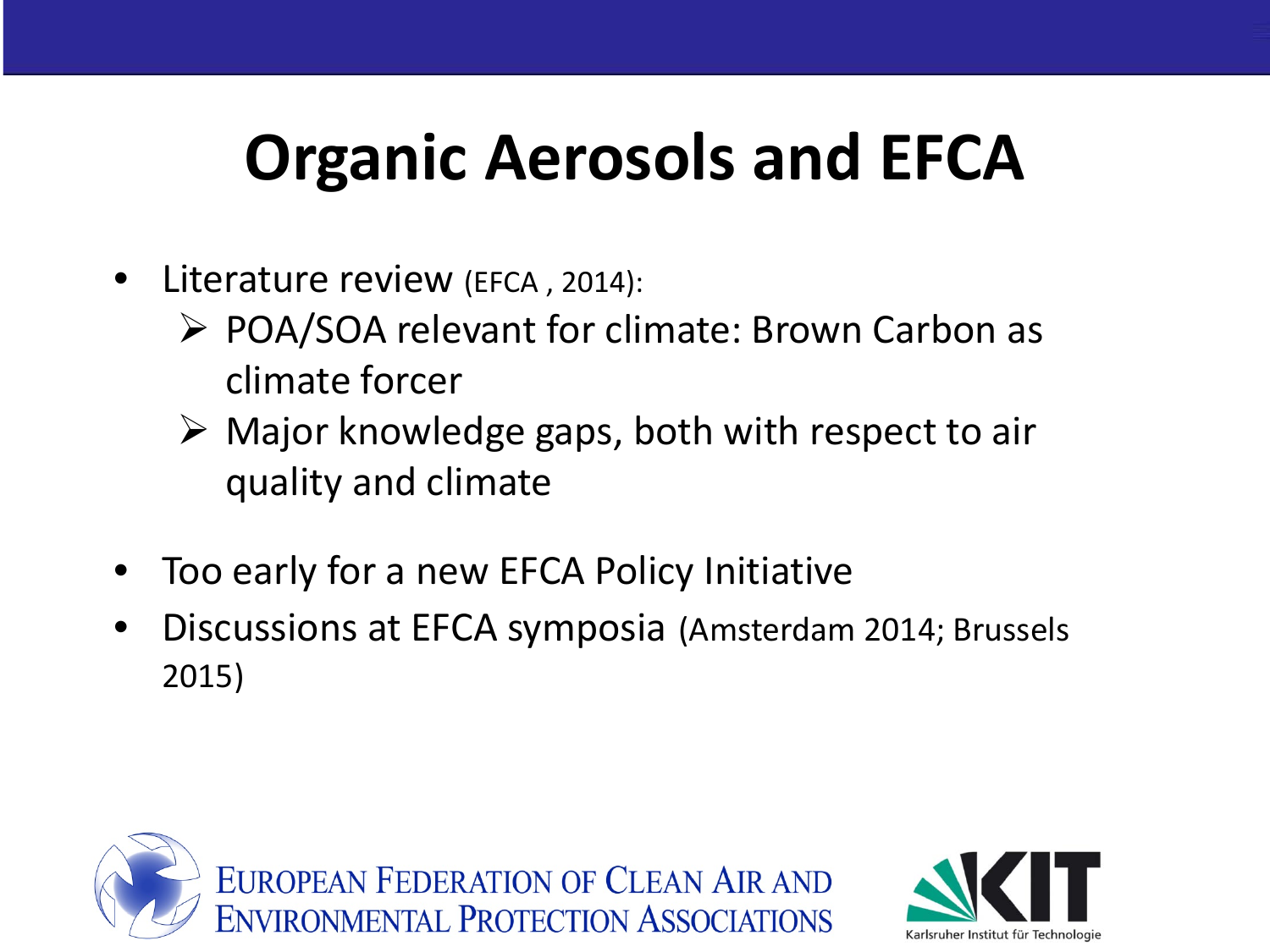### **EFCA session at the**





#### 7<sup>th</sup> International Symposium on Non- $CO<sub>2</sub>$ Greenhouse Gases (NCGG7)



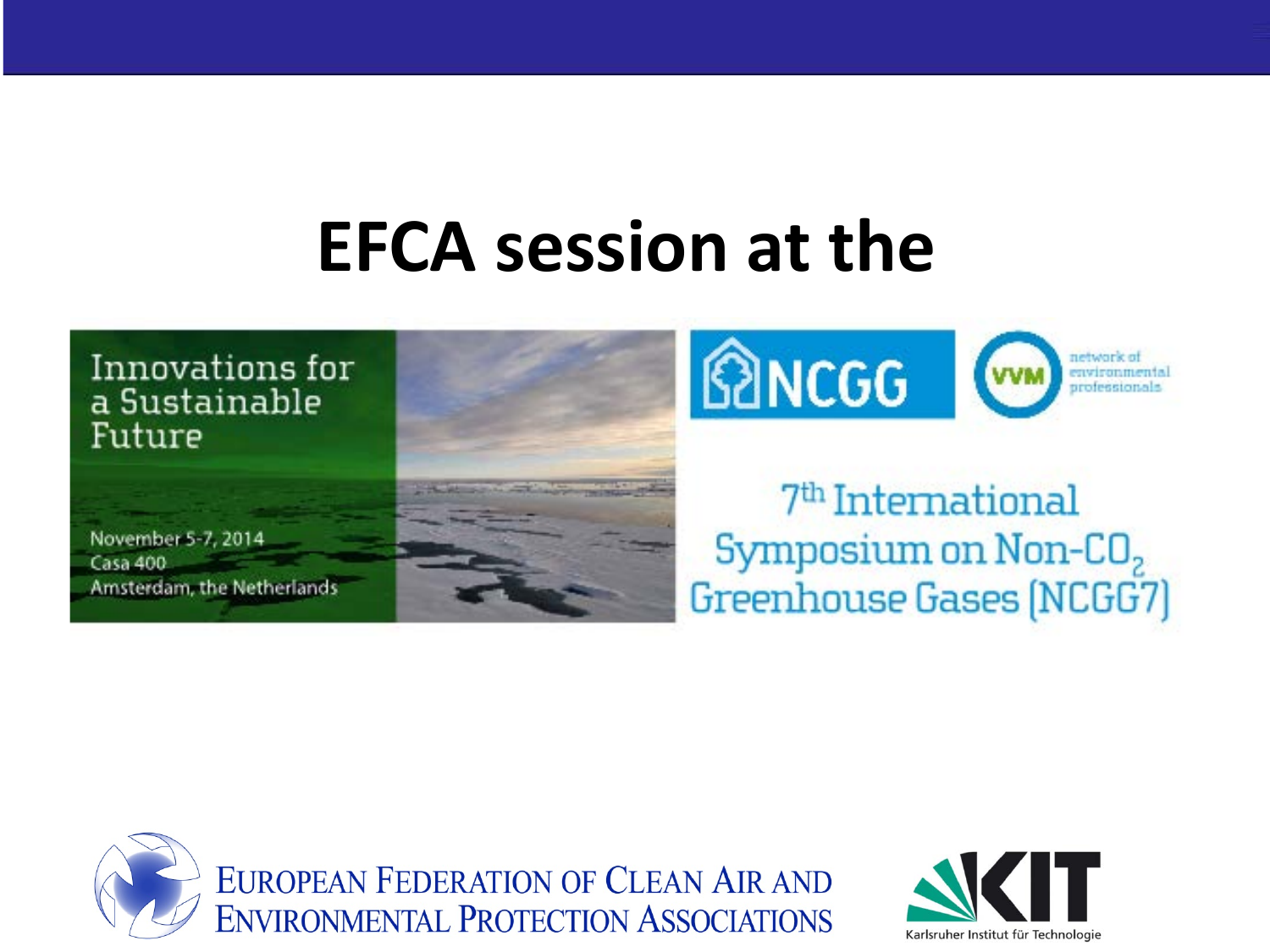#### **Fraction-by-fraction approach in**

### **air quality policy on PM**





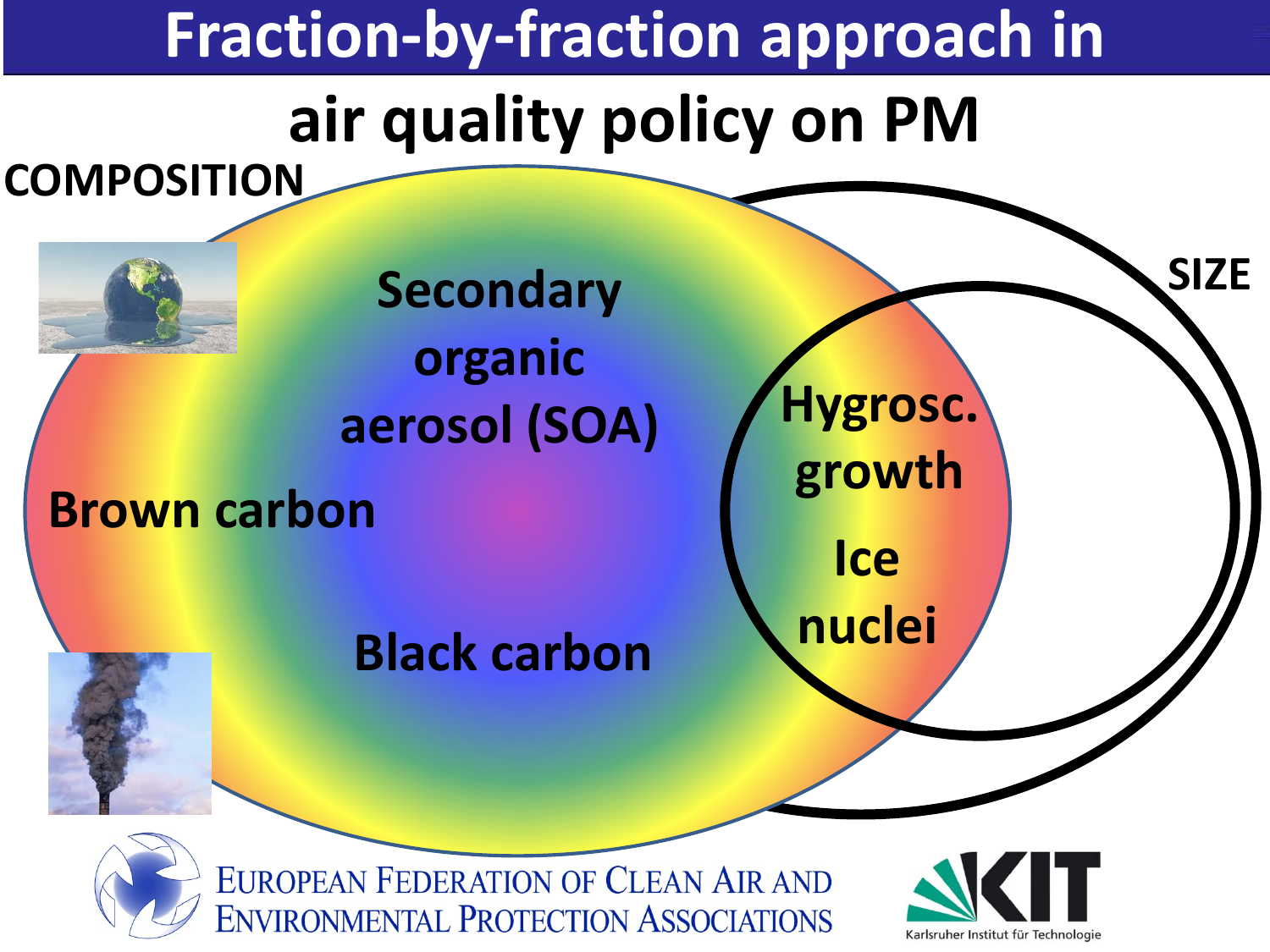# **Uncertainty in radiative forcing effects of particles**

- Model inputs AND validation (developing countries); more complex than gases (size and composition)
	- Validation: **Database is too limited**
	- Organic aerosols in chemistry or climate models: Early stage of development (semi-volatile, ignore chemical reactivity)
- One Atmosphere





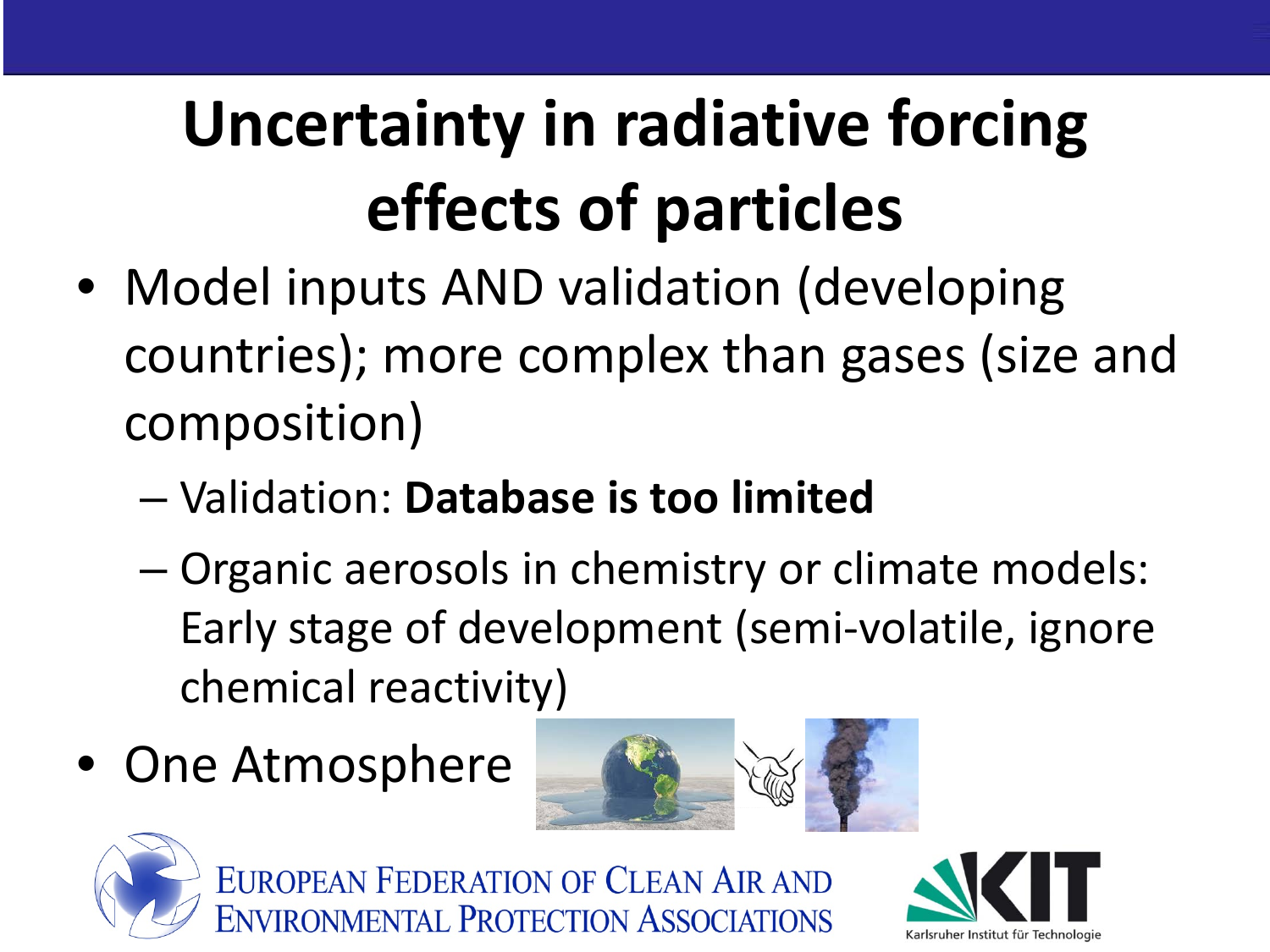# **Main points from the**





PROGRAMME CONTACT US HISTORY HOST ORGANIZATIONS **HOME 2015 CONFERENCE** 

#### **International Symposium on Ultrafine Particles**

5th International Symposium on Ultrafine Particles (UFP-5) **Ultrafine Particles - Air Quality and Climate** 

**May 4 – 5 2015, Brussels**



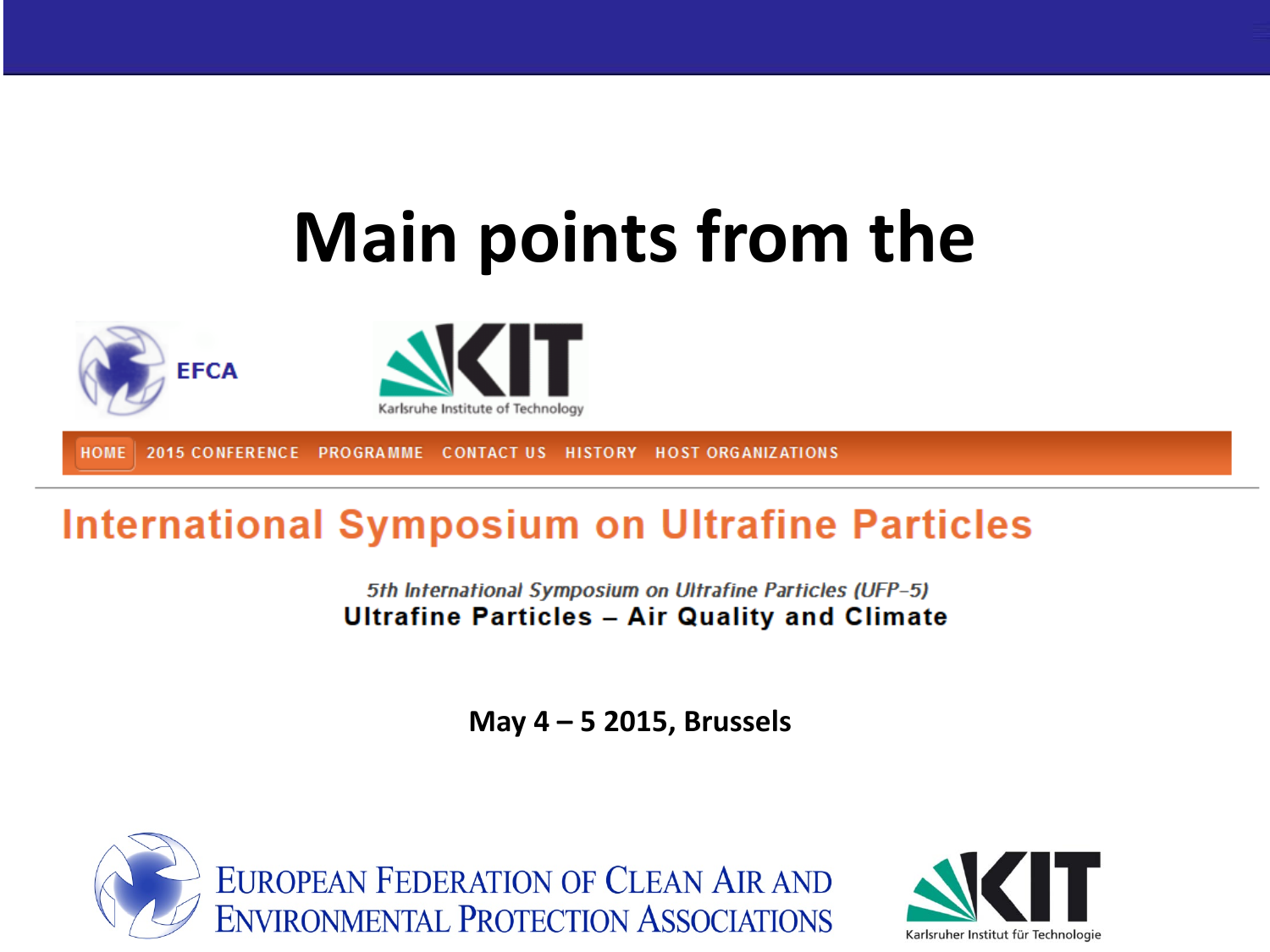# **Main points**

- Health effects: Cardiovascular mortality is highest for 30-50 nm **size fraction** of UFP
- Number concentration measurements
- Black carbon
- Nucleation
	- gases
	- also in urban areas